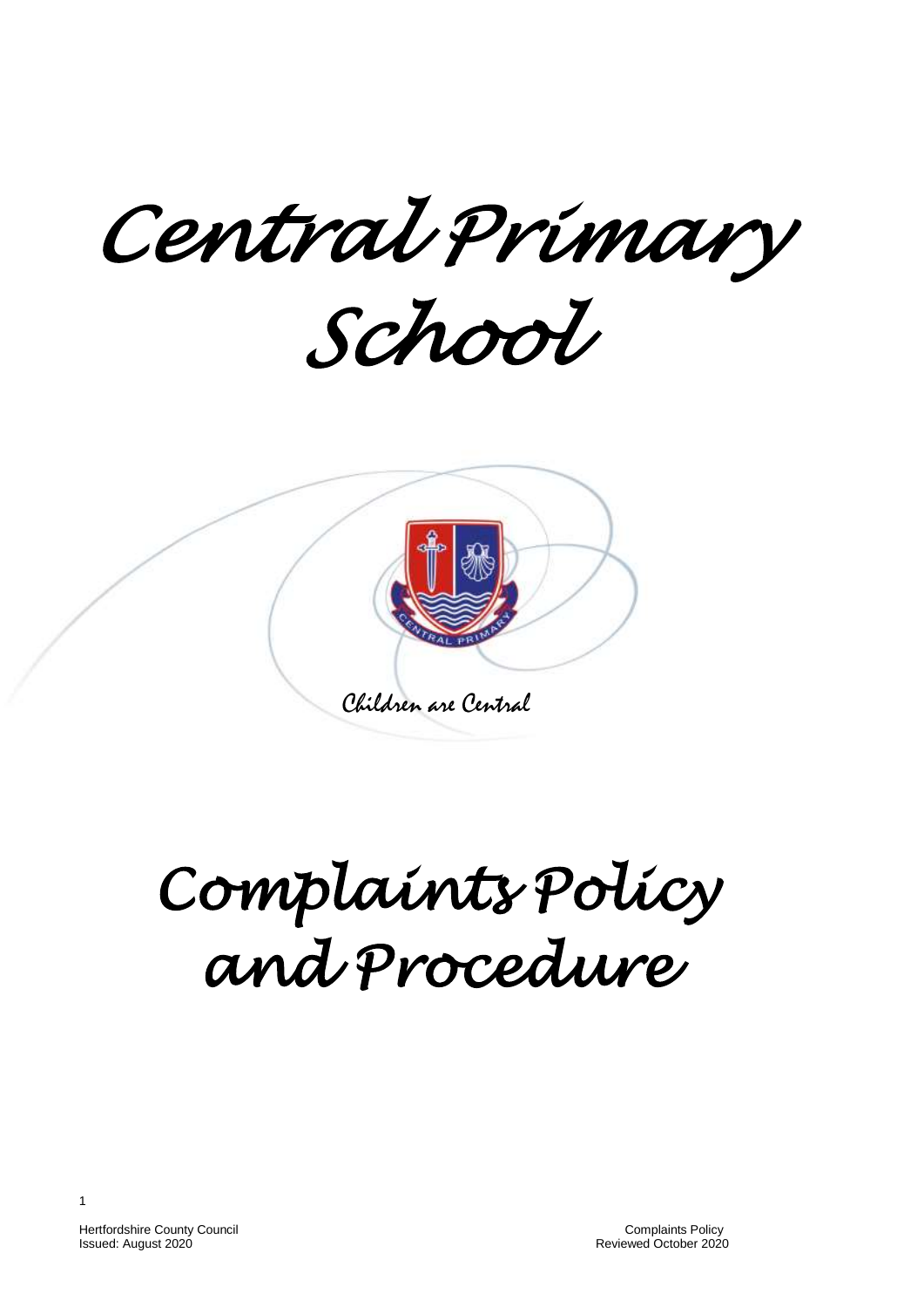#### **Who can make a complaint?**

This complaints process is not limited only to parents or carers of children that are registered on roll at the School. Other people, including members of the public, may make a complaint to our School, provided that the complaint relates to the provision of facilities or services that we provide. Any issues for which a separate statutory process applies (such as appeals regarding exclusions or admissions) do not fall within the scope of this process. The School will confirm to you upon receipt whether or not your complaint falls under this policy and procedure and what will happen next if it does. For issues that fall outside of this policy and procedure, the School will confirm the correct process that applies instead.

#### **The difference between a concern and a complaint**

We define a concern as '*an expression of worry or doubt over an issue considered to be important for which reassurances are sought'*.

We define a complaint as '*an expression of dissatisfaction however made, about actions taken or a lack of action that requires an investigation and formal response in writing'*.

It is in everybody's interest that concerns and complaints are resolved as swiftly as possible. Many issues can be resolved informally, without needing to escalate to the formal stages of the complaints process. Central Primary School takes concerns seriously and we will make every effort to resolve matters as quickly as possible.

If you have difficulty discussing a concern with a particular member of staff, we will respect your views. In such cases, you will be referred to another staff member. Similarly, if the member of staff directly involved feels unable to deal with your concerns, you will be referred to another staff member. The member of staff may be more senior but does not have to be. The ability to consider the concern objectively and impartially is the most important factor.

Central Primary School understands however, that there are some occasions when people only wish to raise their concerns formally. In such instances, the School will attempt to resolve the issue(s) internally, through the stages outlined within this complaints policy and procedure.

#### **How to raise a concern or make a complaint**

A concern or complaint can be made in person, in writing or by telephone. They may also be made by a third party acting on behalf on a complainant, provided that the third party is able to demonstrate to the School that they have the appropriate consent to do so.

Concerns should be raised with either the Class Teacher, Key Stage Lead or Head of Year. If the issue remains unresolved, the next step is to make a formal complaint.

Complainants should not approach individual Governors to raise concerns or complaints. They have no power to act on an individual basis and it may also prevent them from considering complaints at Stage 2 of the formal complaints process. In the event that a Governor is approached by a complainant, they should signpost the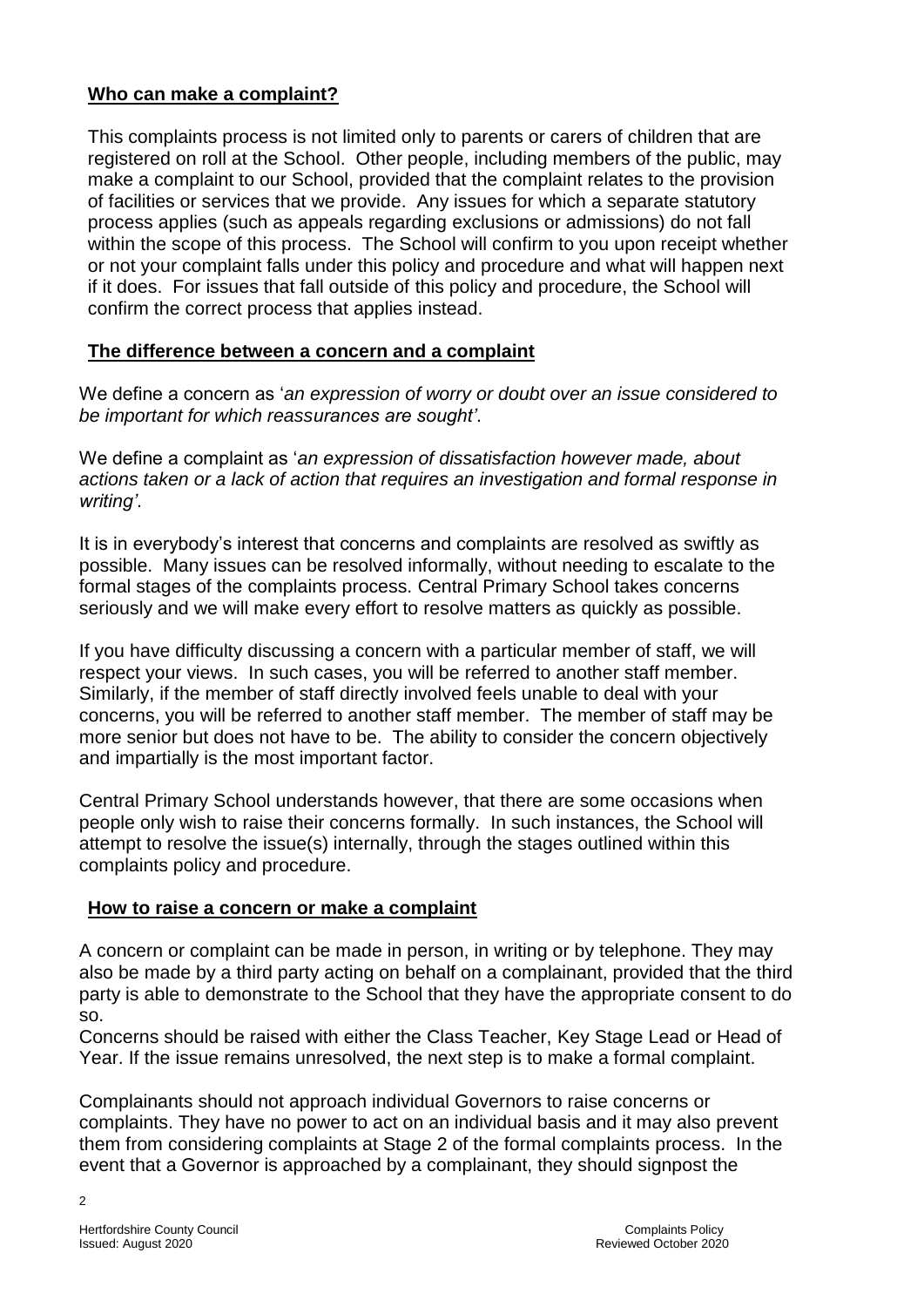complainant back to the most appropriate person. This could be the Class Teacher, Key Stage Lead, Head of Year, Headteacher or Chair of Governors depending on which stage the complaint has reached.

Complaints against School staff (except the Headteacher) should be made in the first instance, to the Headteacher via the School Office*.* They should be marked Private and Confidential.

Complaints regarding the Headteacher should be addressed to the Chair of Governors and submitted via the School Office. They should be marked as Private and Confidential. The School Office will ensure that the Chair of Governors receives this promptly.

Complaints about the Chair of Governors, any individual Governor or the whole Governing Body should be addressed to the Clerk to the Governing Body and submitted to the School Office. They should be marked Private and Confidential. The School Office will ensure that the Clerk receives this promptly.

For ease of use, a template complaint form has been included within this complaints policy and procedure (Appendix 2). If you require help to complete the form, you should contact the School Office. You can also ask third party organisations like the Citizens Advice Bureau or an Independent Advocate to help you. Central Primary School will ensure that all formal complaints are documented in writing to ensure that the issues being complained about and the complainant's desired outcomes are clear. Complainants will be asked to submit their complaint in writing, either by sending an email or a letter via the School Office or by completing the School's formal complaint form.

In accordance with equality law, as outlined above, the School will consider making reasonable adjustments if required, to enable complainants to access and complete this complaints process. This includes providing information in alternative formats, assisting complainants in raising a formal complaint or holding meetings in accessible locations.

If a complainant is unable to submit their complaint in writing, the School will ensure that the issues being complained about and the outcomes being requested are documented in writing. The School may do this in either of the following ways:

- Invite the complainant to a meeting with the Headteacher or Chair of Governors (depending on what stage the complaint has reached) and a Notetaker. The Notetaker will document the issues being complained about and the complainant's desired outcomes, as discussed and agreed during the course of the meeting. At the end of the meeting, the complainant will be given a copy of the notes of the meeting containing this information and the School will retain the original copy for the purpose of investigating the complaint(s).
- Signpost the complainant to independent support, including Advocacy. Advocates provide qualified, independent support for people that have difficulty understanding information and advice or who would like support in communicating their views. Advocates can help complainants to formulate their complaint and then submit it on their behalf and support them through the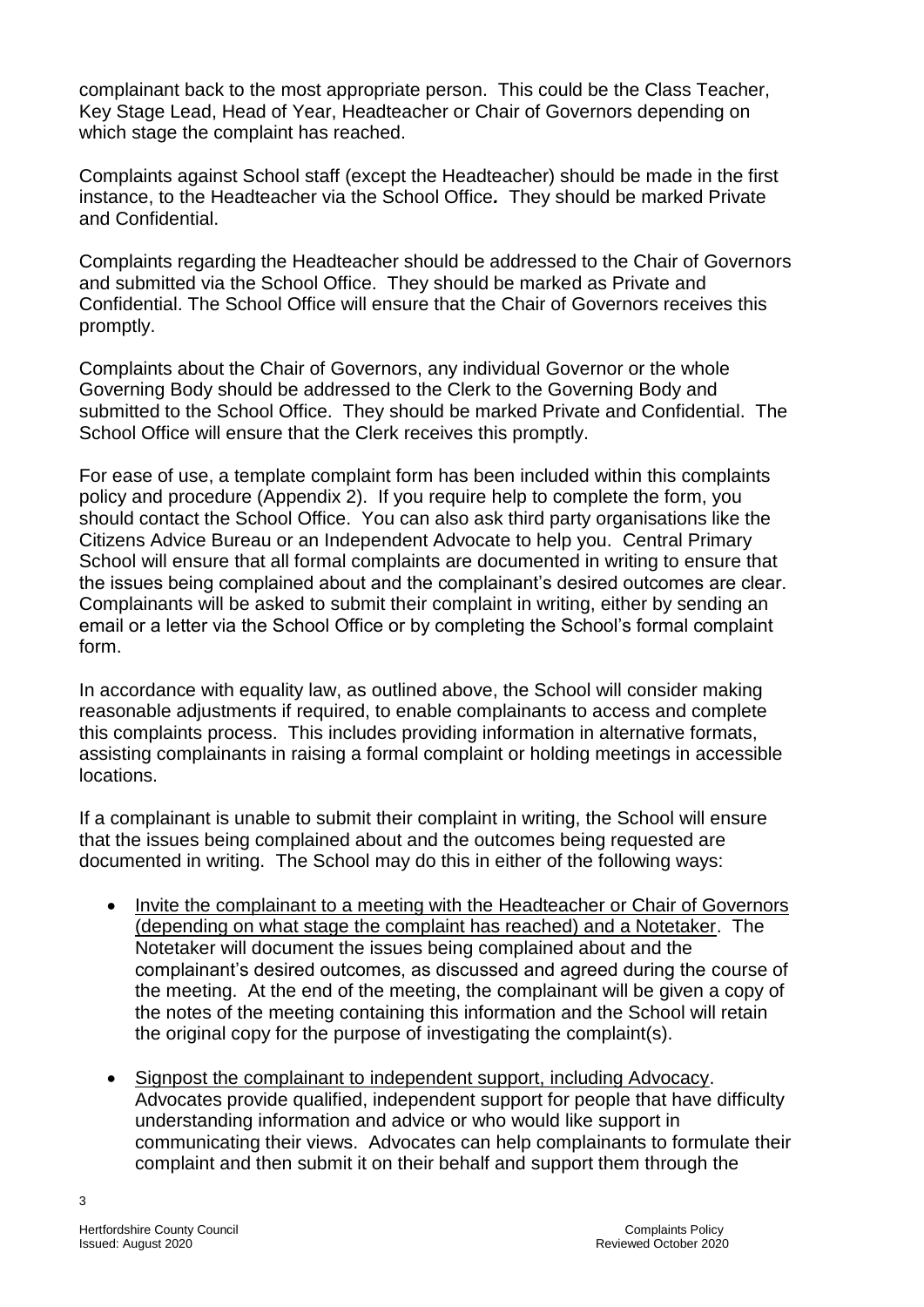complaints process. POhWER was founded in Hertfordshire in 1996. They deliver services in Hertfordshire as part of the HertsHelp service, in partnership with a wide range of voluntary sector organisations, including Advocacy. It is a free and impartial service. Their contact details are as follows:

POhWER Telephone: 0300 456 2370 Text: send the word 'pohwer' with your name and number to 81025 Email: **[pohwer@pohwer.net](mailto:pohwer@pohwer.net)** Skype: pohwer.advocacy Post: PO Box 14043, Birmingham, B6 9BL

# **Anonymous complaints**

Central Primary will not normally investigate anonymous complaints. In such instances, the Headteacher and/or the Chair of Governors will determine whether the complaint warrants an investigation and will ensure that this is completed, if so. The outcome of the investigation cannot be shared with the complainant, as the School will not know who they are and therefore, the School cannot ascertain whether or not the person is entitled to have confidential information regarding the complaint investigation shared with them.

# **Timescales**

All complaints must be raised within three months of an incident or event. Where a series of associated incidents have occurred, the complaint must be raised within three months of the last of these incidents. Central Primary School will consider exercising the discretion to consider matters raised outside of this timeframe, only if the School deems that exceptional circumstances apply. To enable the School to make this decision, the complainant will be asked to explain their reasons as to why they have taken longer than three months to raise their complaint. If the complainant does not provide any explanation or the School deems that the explanation given is not compelling or exceptional enough to warrant the issue(s) being investigated as a late complaint, the School will confirm this in writing and take no further action.

#### **Complaints received outside of term time**

Central Primary School will consider any complaints made outside of term time to have been received on the first School day after the holiday period. The School will send the complainant an acknowledgement of their complaint, confirming the date of receipt, what will happen next and the timescale that applies. This will differ depending on what stage of the complaints process has been reached.

#### **Scope of this Complaints Policy and Procedure**

This policy and procedure only applies to complaints about the provision of facilities or services by Central Primary School.

#### Some examples of issues that may be complained about are as follows:

• Complaints from individuals, including members of the public, about the provision of facilities or services by the School.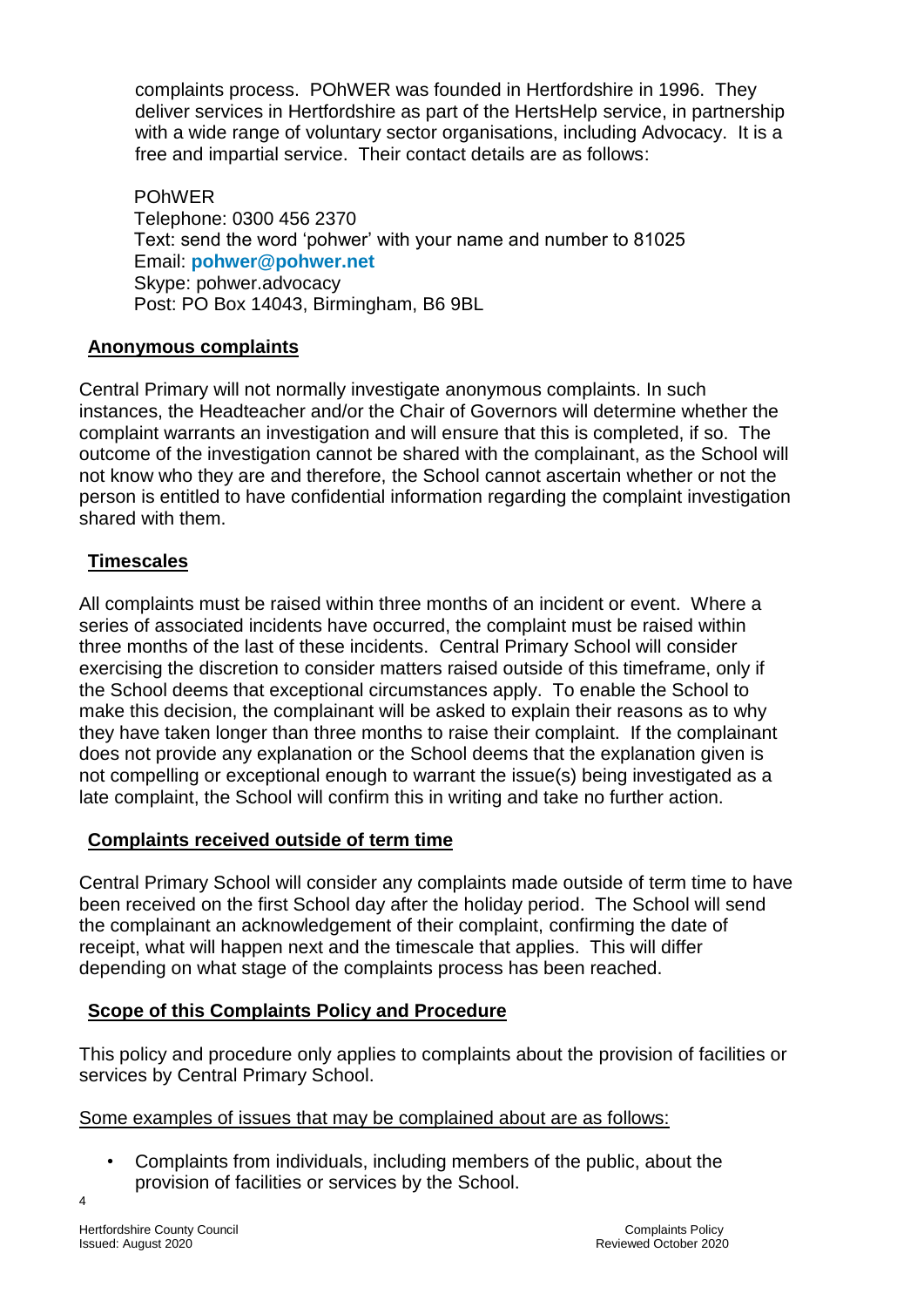- Issues from parents or carers of children who attend the School.
- Complaints regarding pupil welfare and wellbeing.
- Complaints regarding bullying.
- Complaints regarding staff behaviour.
- A Governor complaining about a member of Staff.
- A member of Staff complaining about a Governor.
- A Governor complaining about another Governor.
- Complaints about the School's handling of a Subject Access Request (SAR) or a Freedom of Information (FOI) Request.

#### The following matters cannot be dealt with as a formal complaint:

- Complaints about pupil behaviour outside of School hours, e.g. weekends and holiday periods – such issues are not the School's responsibility.
- Complaints regarding third parties using or hiring School premises third party providers should have their own complaints process and you should contact them directly.
- Complaints about the School carrying out a statutory duty, e.g. making a Child Protection referral – the School's complaints process cannot be invoked to stop it from doing something it has a duty to do.
- Matters likely to require a Child Protection Investigation Complaints about Child Protection matters are handled under the School's Child Protection and Safeguarding Policy and in accordance with relevant statutory guidance.
- A member of staff complaining about another member of staff refer to the School's Internal Grievance Procedures.
- A member of staff complaining about an action or a decision of the School's Full Governing Body - the Governing Body will have already given the matter full consideration.
- Whistleblowing refer to the School's Internal Whistleblowing Procedure for all employees, including temporary staff and contractors. The Secretary of State for Education is the prescribed person for matters relating to education for Whilstleblowing in education who do not wish to raise matters directly with their employer. Referrals can be made at **[www.education.gov.uk/contactus](http://www.education.gov.uk/contactus)**
- Complaints regarding internal management decisions, e.g. Class and Teacher Allocations and School Session Time changes.
- National Curriculum content contact the Department for Education at **[www.education.gov.uk/contactus](http://www.education.gov.uk/contactus)**
- Complaints about a decision or process that has been subject to a full consultation and subsequently approved by the Full Governing Body – the Governing Body has already given the matter full consideration and respondents have had the opportunity through the consultation process to put forward their views.
- Unsuccessful School admission applications may ultimately be appealed to an Independent Appeal Panel.
- Complaints about Fixed-Term or Permanent Exclusions Permanent Exclusions may ultimately be appealed to an Independent Review Panel (IRP). For Fixed Term Exclusions, representations can be made to the Chair of Governors outside the provisions of the complaints process.

 $5\overline{ }$ If other bodies are looking into aspects of a complaint, for example the Police, the Local Authority (LA) Safeguarding Teams or a Tribunal, this may impact on the School's ability to adhere to the timescales set out within this policy and procedure or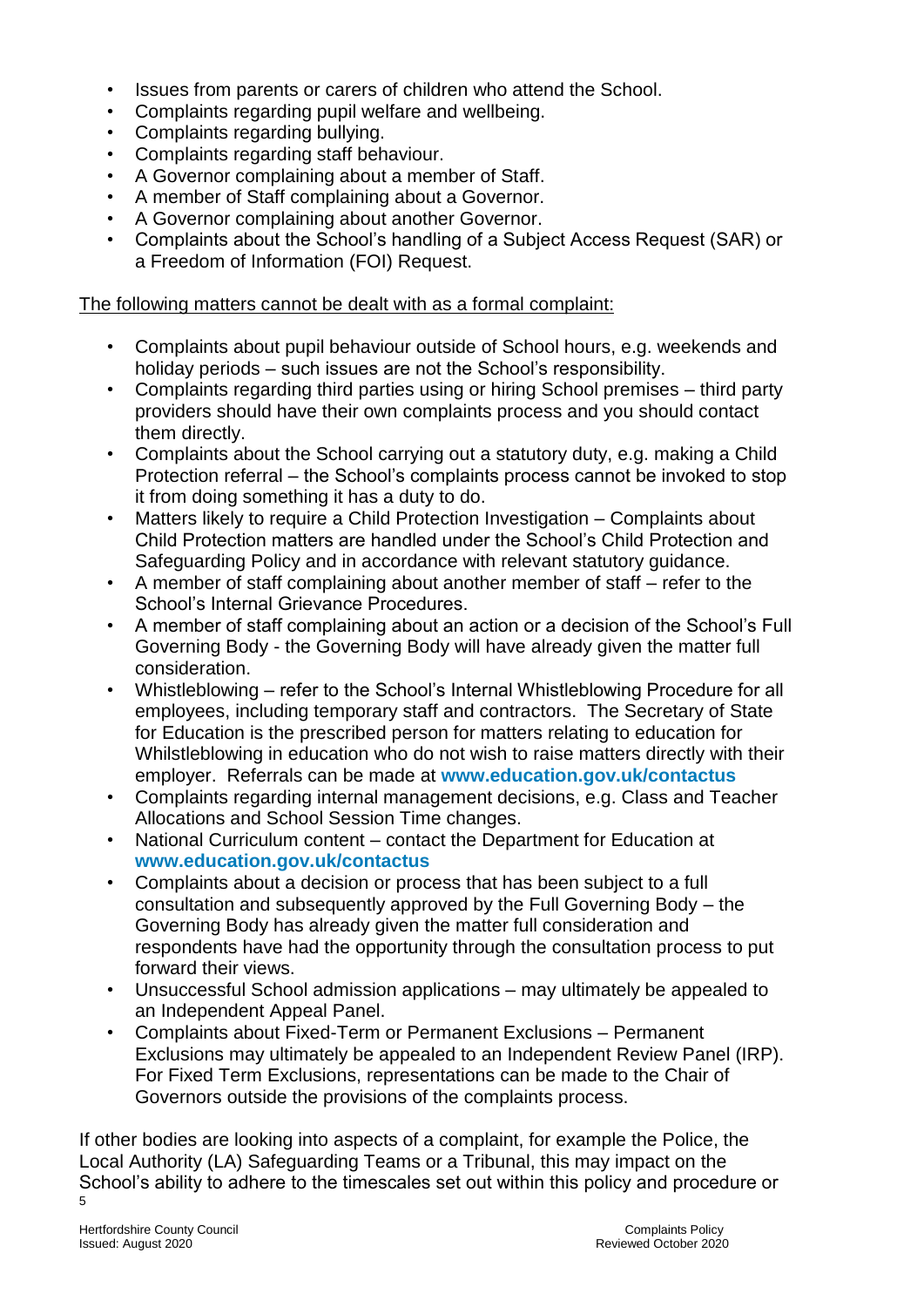may result in the process being suspended until the other relevant body has concluded its enquiries.

If a complainant commences legal action against Central Primary school in relation to their complaint, we will consider whether to suspend the complaints process until the legal proceedings have concluded. The School will only consider investigating the complaint after the conclusion of legal proceedings if those proceedings did not address the issues at the heart of the complaint.

#### **Resolving complaints**

At each stage of this process, Central Primary school will aim to resolve the complaint. If appropriate, we will acknowledge that the complaint is upheld, in whole or in part. In addition, we may offer one or more of the following if it is deemed appropriate and necessary:

- An explanation.
- An admission that the situation could have been handled differently or better.
- An assurance that we will try to ensure the event(s) complained of will not recur.
- An explanation of the steps that have been or will be taken to help ensure that it will not happen again and an indication of the timescales within which any changes will be made.
- An undertaking to review relevant School policies in light of the complaint.
- An apology.

#### **Withdrawal of a Complaint**

If a complainant wishes to withdraw their complaint, they must inform the School. Central Primary School will ask them to confirm this in writing. If they are unable to do this however, the School will write to them to confirm that their complaint has been withdrawn, in accordance with their wishes.

#### **Stage 1**

Formal complaints must be made to the Headteacher in the first instance (unless the complaint is about the Headteacher) via the School office. If you are unable to submit your complaint in writing by email or letter or by using the formal complaint form, the School will follow the steps set out on pages 2 and 3 of this policy and procedure, by offering to meet you and/or signposting you to a free and impartial Advocacy and Support Service.

The Headteacher will record the date the complaint was received and will acknowledge receipt of the complaint in writing (either by letter or email) within 3 School days.

Within this response, the Headteacher will seek to clarify the nature of the complaint, ask what remains unresolved and what outcome(s) the complainant would like to see. The Headteacher will consider whether a face to face meeting is the most appropriate way of doing this. The Headteacher can delegate the investigation of the complaint to another member of the School's Senior Leadership Team, but not the decision(s) to be taken.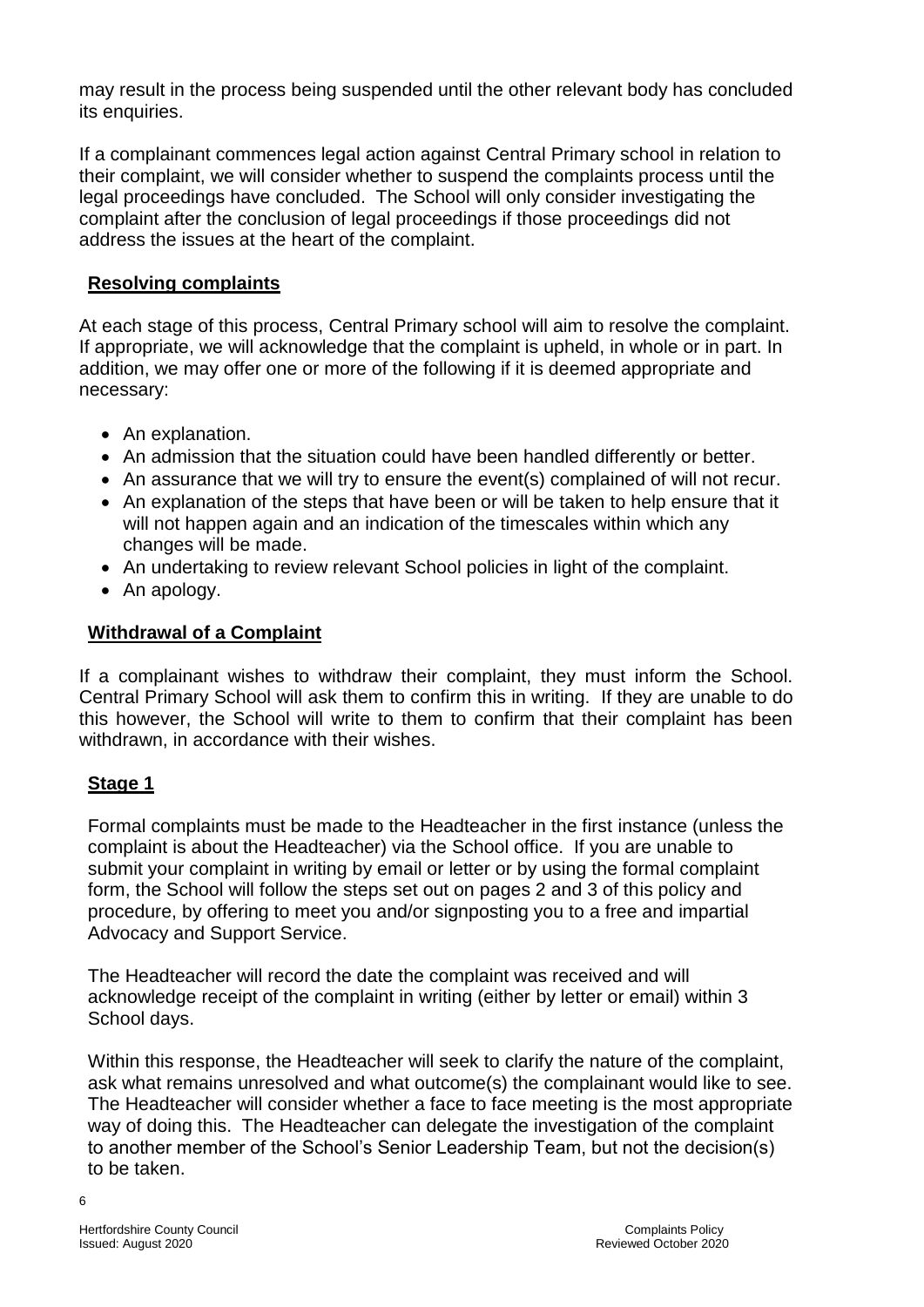During the investigation, the Headteacher (or Investigator) will:

- Interview those involved in the matter and/or those complained of, allowing them to be accompanied if they wish. The decision in terms of who should be interviewed and how is up to the Headteacher (or Investigator).
- Keep a written record of any meetings or interviews in relation to their investigation.

Once the investigation has been concluded, the Headteacher will provide a formal written response within 10 School days from the date of receipt of the complaint. If the Headteacher is unable to meet this deadline for whatever reason, they will provide the complainant with an update and a revised response date.

The response will detail the actions taken to investigate the complaint and will provide a full explanation of the decision(s) made and the reasoning behind them.

Where appropriate and possible, the response will include details of actions Central Primary School will take to hopefully resolve the complaint.

The Headteacher will advise the complainant how they may escalate their complaint should they remain dissatisfied with the outcome of Stage 1.

If the complaint is about the Headteacher, or a member of the Governing Body (including the Chair or Vice-Chair of Governors), a suitably skilled Governor will be appointed to complete all of the required actions at Stage 1 as set out above.

Complaints about the Headteacher or a member of the Governing Body must be made to the Clerk, via the School Office.

If the complaint is:

- jointly about the Chair and Vice Chair of Governors,
- the majority of the Governing Body or
- the entire Governing Body,

Stage 1 will be considered by an Independent Investigator appointed by the Clerk to the Governing Body. This person could be a Governor from another School. At the conclusion of their investigation, the Independent Investigator will provide a formal written response to the complainant.

If the complainant is dissatisfied with the Stage 1 response to their complaint, they have 10 School days in which to request escalation to Stage 2 of the complaints process.

Escalation requests made outside of this timeframe do not have to be accepted.

If the request is late, the complainant will be asked to explain why they have taken longer than 10 School days to request escalation of their complaint to the next stage. If the complainant does not provide any explanation or the School deems that the explanation given is not compelling or exceptional enough to warrant accepting the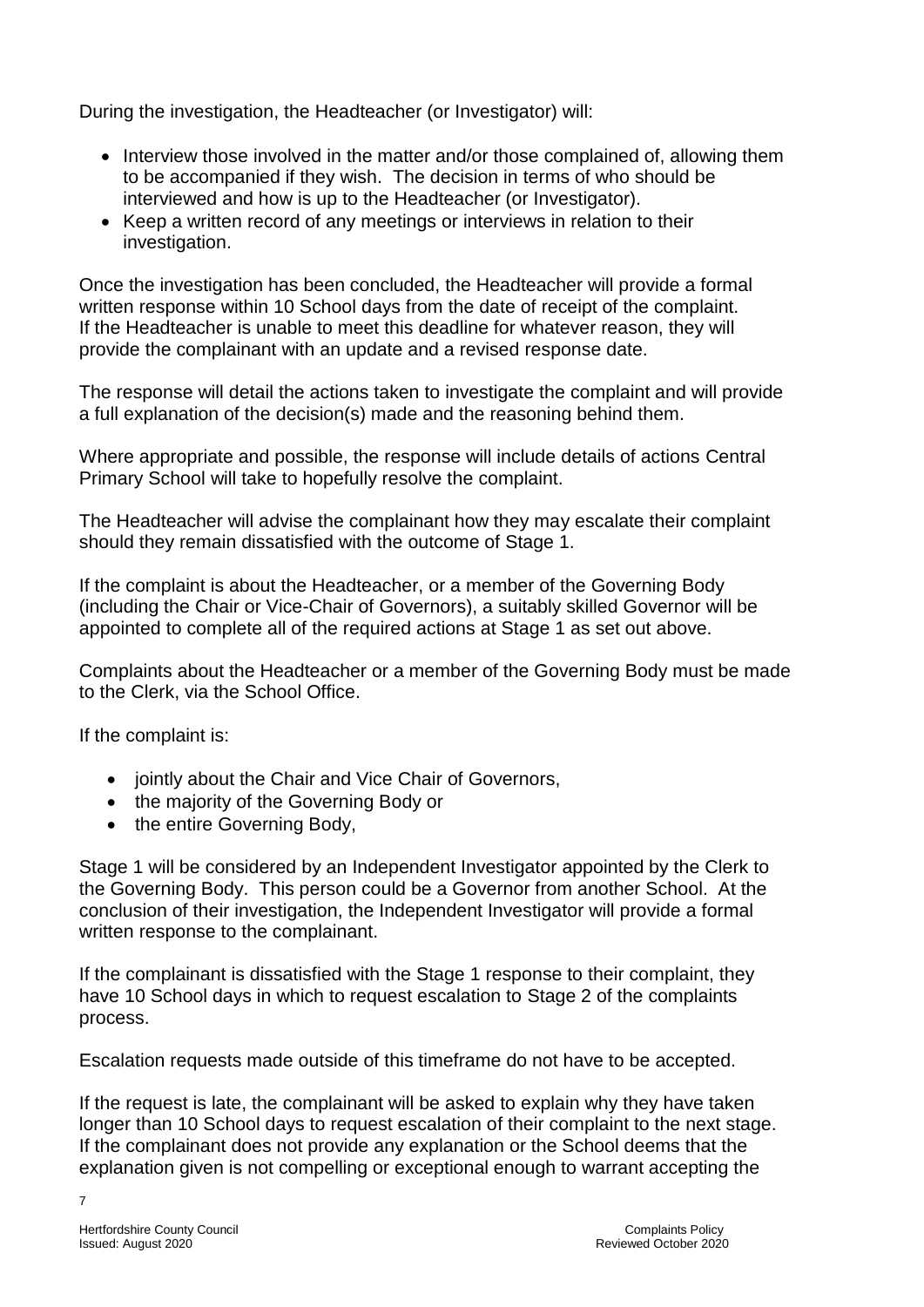escalation request out of timescale, the School will confirm this in writing and take no further action.

# **Stage 2**

# **Governors Complaint Panel Hearing**

If the complainant is dissatisfied with the outcome at Stage 1 and wishes to take the matter further, they can escalate the complaint to Stage 2 – where the complaint is heard by a Panel of Governors. The Panel is comprised of 3 impartial Governors, usually from the School's Governing Body. In exceptional circumstances however, a decision may be taken to use Governors from other Schools to make up the Panel. Stage 2 is the final stage of the School's complaints process.

A request to escalate to Stage 2 must be made by the complainant to the Chair of the Governing Body (or the Clerk to the Governing Body if the complaint is about the Chair) via the School office, within 10 School days of the Stage 1 response being issued.

The Chair of Governors (or the Clerk) will record the date the Stage 2 escalation request is received and acknowledge receipt of the request in writing (either by letter or email) within 3 School days.

Requests received outside of this timeframe will only be considered if the School deems that exceptional circumstances apply. Stage 2 will only consider complaints that have already been lodged and investigated at Stage 1. It is not an opportunity to raise new complaints. Any complainant wishing to do so must first complete Stage 1 of the School's complaints process.

The Chair of Governors (or the Clerk) will write to the complainant to inform them of the date of the Stage 2 Complaints Panel Hearing. They will aim to convene a Panel within 20 School days of receipt of the Stage 2 request. If this is not possible, they will provide an anticipated date and keep the complainant informed.

If the complainant rejects the offer of three proposed dates and without good reason, the Chair of Governors (or the Clerk) will decide when the Panel Hearing will be. It is permitted to proceed in the complainant's absence on the basis that the Panel will consider all written submissions from both parties.

The Stage 2 Complaints Panel Hearing will consist of at least three Governors with no prior involvement or knowledge of the complaint. Prior to the meeting, they will decide amongst themselves who will serve as the Chair of the Panel. If there are fewer than three Governors from Central Primary School available (for example due to sickness or other prior commitments), the Chair of Governors (or the Clerk) will source any additional, impartial Governors through another local School or through the Local Authority's Governor Services Unit, in order to make up the committee. On some occasions, a Panel comprised entirely of external Governors may be convened to hear the complaint at Stage 2. This will depend on the circumstances of the complaint and the decision will be made by the Chair of Governors (or the Clerk).

8 The Complaints Panel will decide whether to deal with the complaint by inviting parties to a Hearing or by way of written representations, but in making their decision they will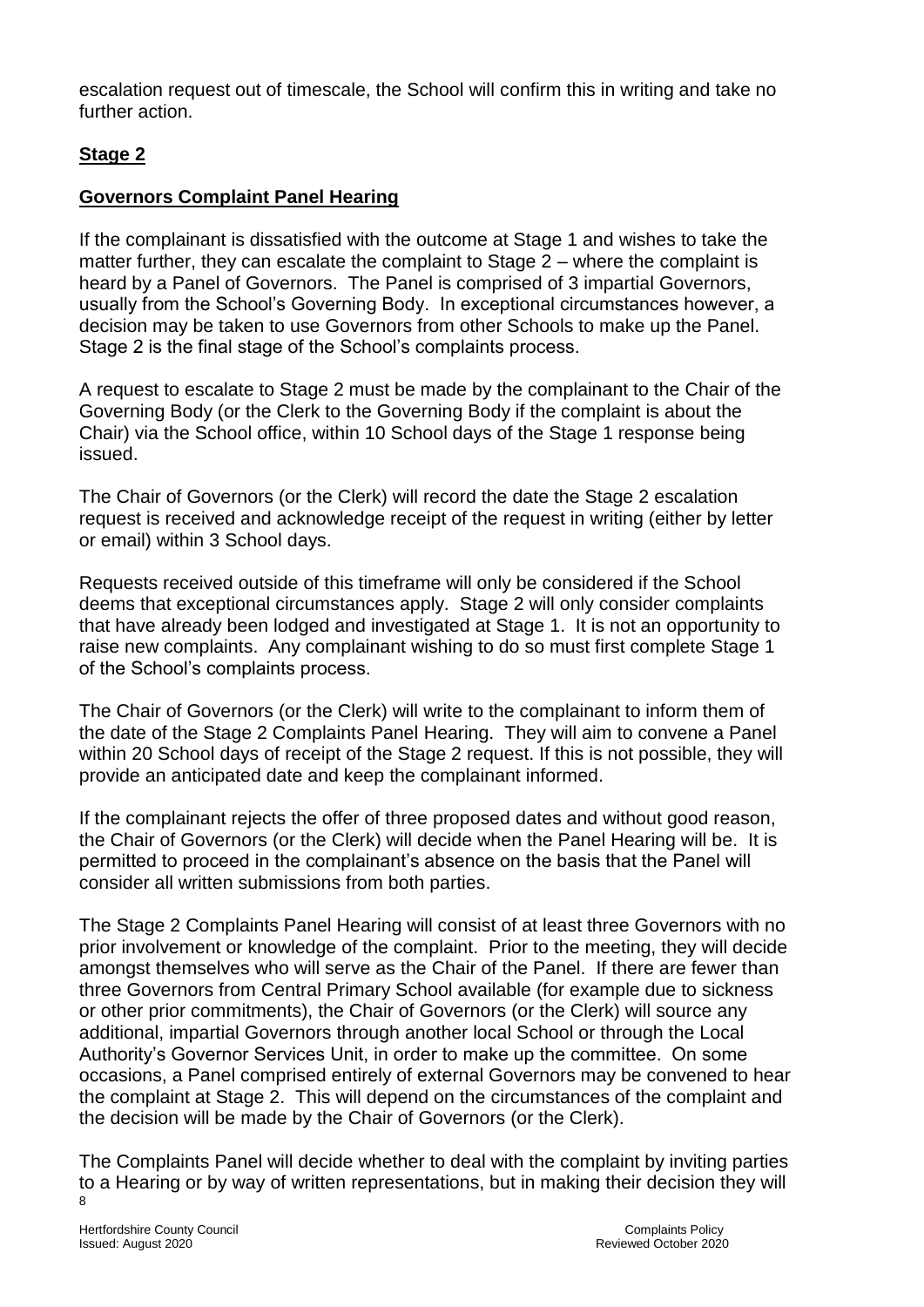be sensitive to the complainant's needs. The Hearing may take place with both parties present or attending separately at different times. Once again, this will depend on the circumstances of the complaint.

Both parties (i.e. the complainant and the respondent on behalf of the School) may bring someone along with them to provide support. This could be a friend, relative or independent supporter. Generally, whilst not prohibited, we do not encourage either party to bring Legal Representatives to the Panel Hearing as it is not a Court of Law and cross questioning is not permitted. All questioning throughout the Hearing is conducted by the Panel. Witnesses, including members of staff, may be invited to give evidence during the course of the Panel Hearing. They may also bring someone along with them to provide support, such as a friend, relative or independent supporter.

If a complaint is made regarding the behaviour or conduct of a member of staff and it is upheld in full or in part, this may result in some form of disciplinary action taking place. Where this is the case, complainants will be informed that the matter will be progressed through Staff Disciplinary Procedures, if appropriate, but the outcome(s) cannot be shared with them as this information is confidential between the employer and employee.

Representatives from the media are not permitted to attend a Stage 2 Complaints Panel Hearing.

At least 14 School days before the meeting, the Chair of Governors (or the Clerk) will:

- Confirm and notify the complainant (and the respondent on behalf of the School) of the date, time and venue of the Panel Hearing. Every effort should be made to try and ensure that that Hearing date and time is convenient for both parties and that the venue and proceedings are accessible. Please note however, that if the complainant rejects the offer of three proposed dates and without good reason, the Chair of Governors (or the Clerk) will decide when the Panel Hearing will be and it is permitted to proceed in the complainant's absence on the basis that the Panel will consider all written submissions from both parties. Similarly, if either party elects to leave the Hearing before it has finished, it is permitted to continue in their absence.
- Request copies of any further written material to be submitted to the Panel at least 7 School days before the meeting. Late evidence will not be accepted.

Any written material submitted will be circulated to all parties at least 5 School days before the date of the Hearing. The Complaints Panel will not normally accept as evidence audio or video recordings of conversations that were obtained covertly and/or without the informed consent of all parties being recorded.

The Complaints Panel will not review any new complaints at this stage or consider evidence unrelated to the initial complaint that may have been included. Any new complaints must be dealt with at Stage 1 of the complaints process first.

The Stage 2 Complaints Panel Hearing will be held in private. Electronic recording of the Hearing is not normally permitted unless a complainant's own disability or special needs require a reasonable adjustment to be made. Complainants cannot insist on a Hearing being recorded without good reason. Prior knowledge and consent of all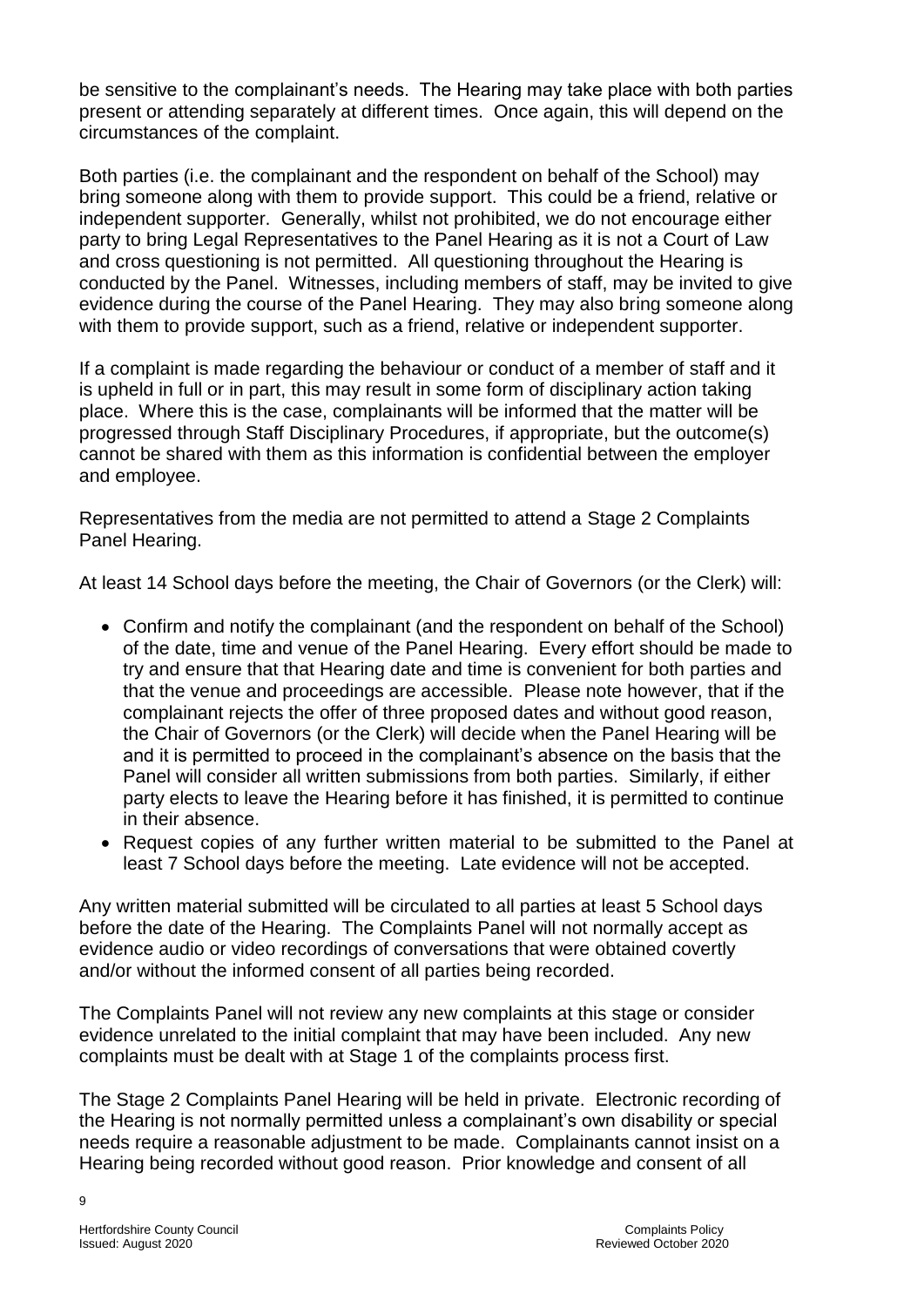parties attending must be sought and obtained before recording of the Hearing can take place. Any request to audio or video record the meeting and whether this was consented to or not by all parties present should be documented in the Clerk's detailed notes of the Hearing. The final decision as to what reasonable adjustments will be made, if any, rests with the school.

The Stage 2 Complaints Panel will consider the complaint and all of the evidence presented by both parties. The Panel can:

- Uphold the complaint in full or in part.
- Reject the complaint in full or in part.
- Make a finding of No Judgement if there is insufficient evidence to reach a definitive conclusion.

If the complaint is upheld in full or in part, the Stage 2 Complaints Panel will:

- Decide on the appropriate action to be taken to try and resolve the complaint.
- Where appropriate, recommend changes to the School's systems or procedures to prevent the same or similar issues happening in the future.

The Chair of the Panel will provide the complainant and the respondent on behalf of the School with a full explanation of their decision and the reason(s) for it, in writing, within 5 School days of the Hearing.

The outcome letter to the complainant (and copied to the respondent on behalf of the School) will include details of how to contact the Department for Education if they are dissatisfied with the way their complaint has been handled by Central Primary School.

If the complaint is:

- jointly about the Chair and the Vice Chair of the Governing Body or
- the majority of the Governing Body or
- the entire Governing Body,

Stage 2 will be heard by a Panel of Independent Governors.

The response will detail any actions taken to investigate the complaint and provide a full explanation of the decision(s) made and the reason(s) for them. Where appropriate, it will include details of actions Central Primary School will take to try and resolve the complaint and to prevent the same issues from recurring.

The response will also advise the complainant how to escalate their complaint should they remain dissatisfied.

# **Stage 2**

#### **Governor Review - Complaints where a child no longer attends the School and is no longer on roll**

The purpose of this complaints process is to ensure that if an error has been made, or an injustice has occurred, action can be taken to try and provide a remedy. Where the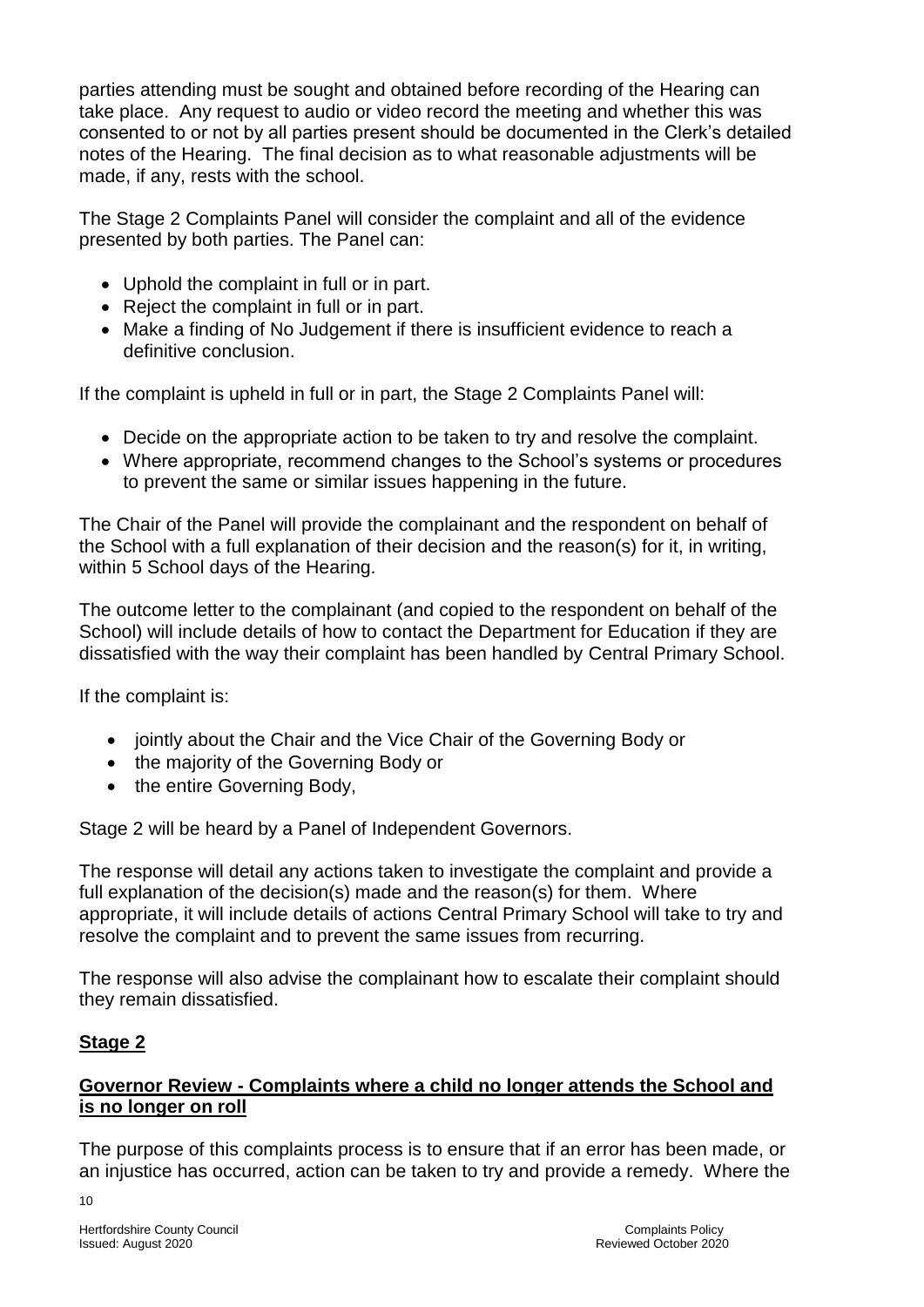complainant has removed their child from the School, it is impossible for the School to provide a remedy that will directly benefit them or their child.

However, as the Governing Body has a duty of care to pupils who remain on roll, where a child has left the School, it will ensure that the circumstances of any complaint made are reviewed so that the Governing Body is satisfied that the School had acted appropriately and that the relevant policies and procedures had been followed correctly.

Under this policy and procedure, where a child no longer attends the School and their name has been removed from the School roll, the Chair of Governors has the discretion to commission a Stage 2 Governor Review instead of a Stage 2 Complaints Panel. The Chair of Governors will choose one of the two options, to ensure that the complaint is investigated appropriately and that the complaints process can be concluded, however, the final decision as to which option they choose is entirely at their discretion.

If a decision is taken to commission a Stage 2 Governor Review instead of a Stage 2 Complaints Panel Hearing, the Chair of Governors will appoint a Governor who has had no prior involvement in the complaint to undertake this. If a Governor cannot be appointed from the School's own Governing Body (for example due to sickness or other prior commitments), the Chair of Governors will appoint an independent Governor from another local School or through the Local Authority's Governor Services Unit.

Once a Governor has been appointed, they will review the original complaint, the Stage 1 Investigation and response, the complainant's reply to the Stage 1 response (including their escalation request) and any further evidence the complainant has submitted (this must relate to the complaint and cannot be in relation to new matters).

When the review is complete, either the Chair of Governors or the Governor who conducted the review will write to the complainant to inform them whether the complaint has been upheld or rejected, in full or in part, and of any changes to practice and procedures which have been agreed by the Governing Body.

#### **Further recourse**

#### **Special Educational Needs provision complaints**

If your complaint is about the way the School has been delivering the provision set out in Section F of your child's Education, Health and Care Plan (EHCP), you may complain further to the Local Authority that maintains your child's EHCP.

If the EHCP is maintained by Hertfordshire County Council, you may complain further by setting out the detail of your complaint and sending it to:

11 Customer Service Team – Complaints Postal Point: CHO118 Resources Department County Hall **Hertford** SG13 8DF

Hertfordshire County Council Complaints Policy Issued: August 2020 Reviewed October 2020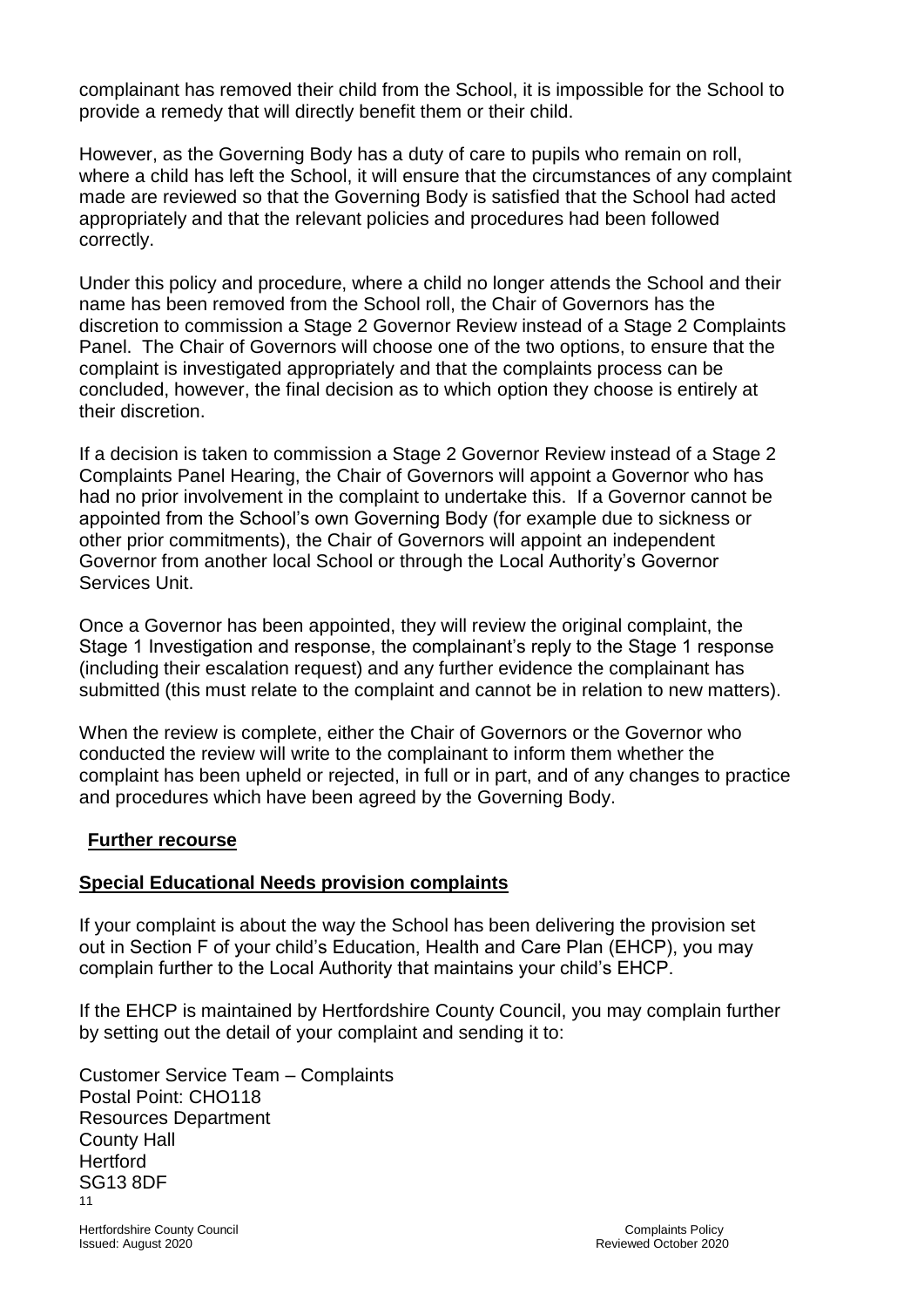#### Email: **[cs.complaints@hertfordshire.gov.uk](mailto:cs.complaints@hertfordshire.gov.uk)**

Once in receipt of your complaint, the Complaints Manager for Children's Services will ensure that the Local Authority completes a Section F Provision Checklist. This process entails a Provision Checklist being drawn up directly from Section F of the EHCP. A Senior SEND Officer will then visit the School in order to work through the checklist point by point and complete it. The Senior SEND Officer will seek the comments of the Headteacher, Senior Leadership Team, SENCo and Governors as appropriate, as well as any other information or advice that they deem necessary.

Once the Provision Checklist has been completed, the Local Authority will notify the complainant of the outcome in writing, enclosing a copy of the checklist. A copy of the outcome letter and Checklist will also be sent to the School for its information and record keeping. This process will take up to 25 working days (of the Local Authority) to conclude.

Complainants who remain dissatisfied following further investigation of their Special Educational Needs provision complaint by the Local Authority may complain to the Secretary of State who may decide to conduct an additional investigation. The contact details for the Secretary of State are set out below.

#### **Complaints of any other nature**

If the complainant believes that the School did not handle their complaint correctly in accordance with this complaints policy and procedure or that it acted unlawfully or unreasonably in exercising its duties under education law, they can approach the Department for Education (DFE) after they have exhausted the School's complaints process at Stage 2.

The DFE will not normally re-investigate the substance of a complaint or overturn any decisions made by Central Primary School. They will consider whether the School has adhered to education legislation and any statutory policies relevant to the complaint. The DFE will not substitute its decision for that of the Stage 2 Complaints Panel simply because the complainant disagrees with it.

The complainant can refer their complaint to the Secretary of State at the Department for Education online at **[www.education.gov.uk/contactus](http://www.education.gov.uk/contactus)**, by telephone on 0370 000 2288 or by writing to:

Department for Education Piccadilly Gate Store Street **Manchester** M1 2WD

Appendix 1

#### **Roles and Responsibilities**

#### **Complainant**

12 The complainant should:

Hertfordshire County Council Complaints Policy Issued: August 2020 Reviewed October 2020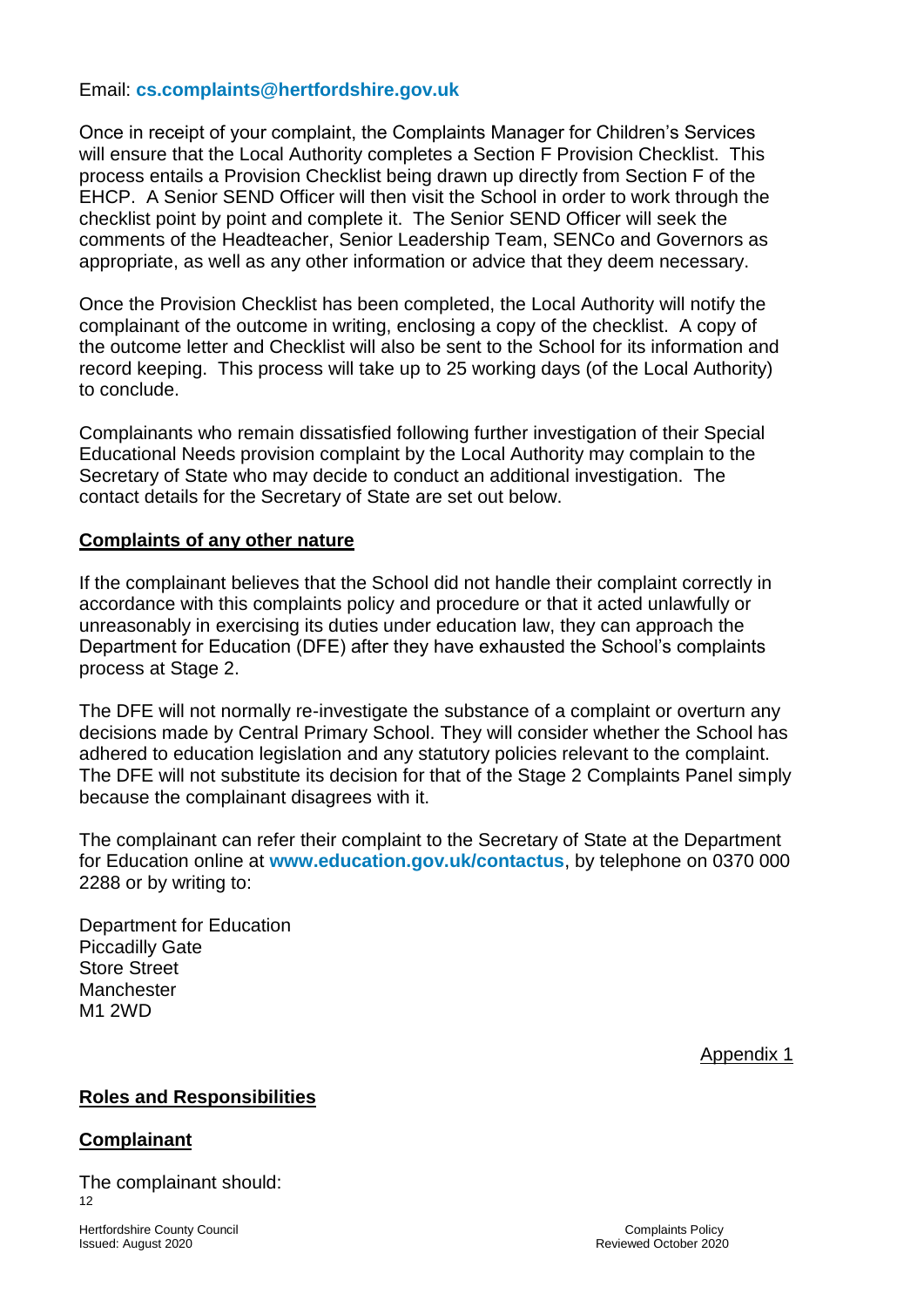- Explain their complaint in full as swiftly as possible.
- Co-operate fully with the School to try and resolve the complaint.
- Respond promptly to requests for information or meetings.
- Agree the details of their complaint and their desired outcomes in a timely way if clarification is requested.
- Ask for assistance if or when needed.
- Treat everybody involved in their complaint and the complaints process with dignity and respect.
- Refrain from publicising the details of their complaint on social media and respect confidentiality.
- Refrain from making allegations and threats.

If the complainant fails or refuses to follow the above, the School may have to suspend its consideration of their complaint, either temporarily or permanently, depending on the nature of the complainant's behaviour and how this affects the School's handling of the complaint. In such circumstances, the School also reserves the right to invoke its Policy and Procedure for Managing Persistent and Vexatious Behaviour and Complaints (contained in Appendix 3).

# **Investigator (if one is required or appointed)**

This could be the Headteacher or another member of the School's Senior Leadership Team. The Investigator's role is to establish the facts relevant to the complaint by:

- Providing a comprehensive, open, transparent and fair consideration of the complaint through:
	- $\circ$  Sensitive and thorough interviewing of the complainant to establish what has happened and who has been involved.
	- o Interviewing any staff, children, young people or any other people relevant to the complaint.
	- o Consideration of records and other relevant information.
	- o Analysing information.
	- o Referring to any relevant School policies and procedures that apply.
- Liaising with the complainant and the Complaints Co-ordinator as appropriate to try and identify how the complaint may best be resolved.

The Investigator should:

- Conduct interviews with an open mind and be prepared to persist in their questioning if they deem this necessary.
- Keep notes of interviews or arrange for an independent note taker to document the meeting.
- Ensure that any papers produced during the investigation are kept securely pending further consideration of the complaint.
- Be mindful of the timescales to respond.
- If the Investigator is somebody other than the Headteacher, then they should prepare a comprehensive report for the Headteacher or the Stage 2 Complaints Panel that sets out the facts, tries to identify solutions and makes recommendations to try and resolve the issues.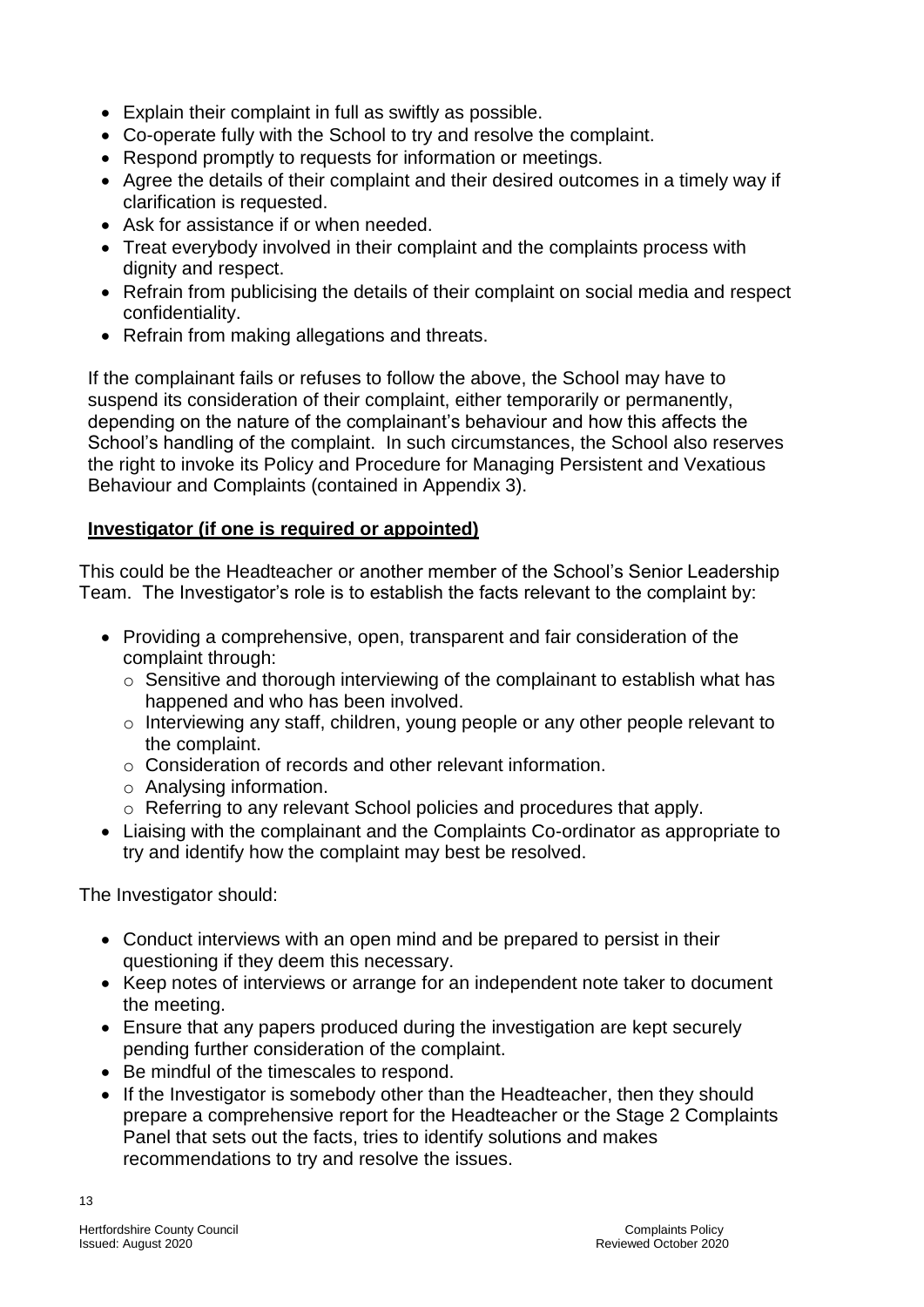The Headteacher or Stage 2 Complaints Panel will then determine whether to uphold or reject the complaint in full or in part and communicate their finding(s) to the complainant, providing the appropriate escalation details.

## **Complaints Co-ordinator**

This could be the Headteacher, a Designated Complaints Governor or a member of School staff providing administrative support.

The Complaints Co-ordinator should:

- Ensure that the complainant is updated at each stage of the School's complaints process.
- Liaise with staff members, the Headteacher, the Chair of Governors, the Clerk and any another relevant sources of information or support, to ensure a smooth and effective complaints process.
- Remain mindful of issues regarding:
	- oSharing third party information.
	- o Additional support. This may be needed, for example, by complainants when making a complaint, including an Interpreter or where the complainant is a child or young person.
- Keep accurate records and store them securely.

# **Clerk to the Governing Body**

The Clerk is the point of contact for the complainant, the respondent on behalf of the School and the Stage 2 Complaints Panel. They should:

- Ensure that everybody involved in the complaints process is aware of their legal rights and responsibilities, including any under legislation relating to School complaints, education law, the Equality Act 2010, the Freedom of Information Act 2000, the Data Protection Act (DPA) 2018 and the General Data Protection Regulations (GDPR).
- Set the date, time and venue of the meeting, ensuring that the dates are convenient to all parties if they are invited to attend (unless three proposed dates have been declined without good reason in which case the Clerk or the Chair of Governors will decide when the Hearing will be). They should also ensure that the venue and proceedings are accessible for all attendees.
- Collate any written material relevant to the complaint (for example; the Stage 1 paperwork, the respondent on behalf of the School's submission, the complainant's submission and signed, dated witness statements) and send it to all parties in advance of the meeting within an agreed timescale (including the Panel).
- Take detailed notes of the Stage 2 Complaints Panel Hearing.
- Provide a copy of their detailed notes to either or both parties if requested to do so.
- Notify both parties of the Panel's findings.

# **Chair of the Stage 2 Complaints Panel**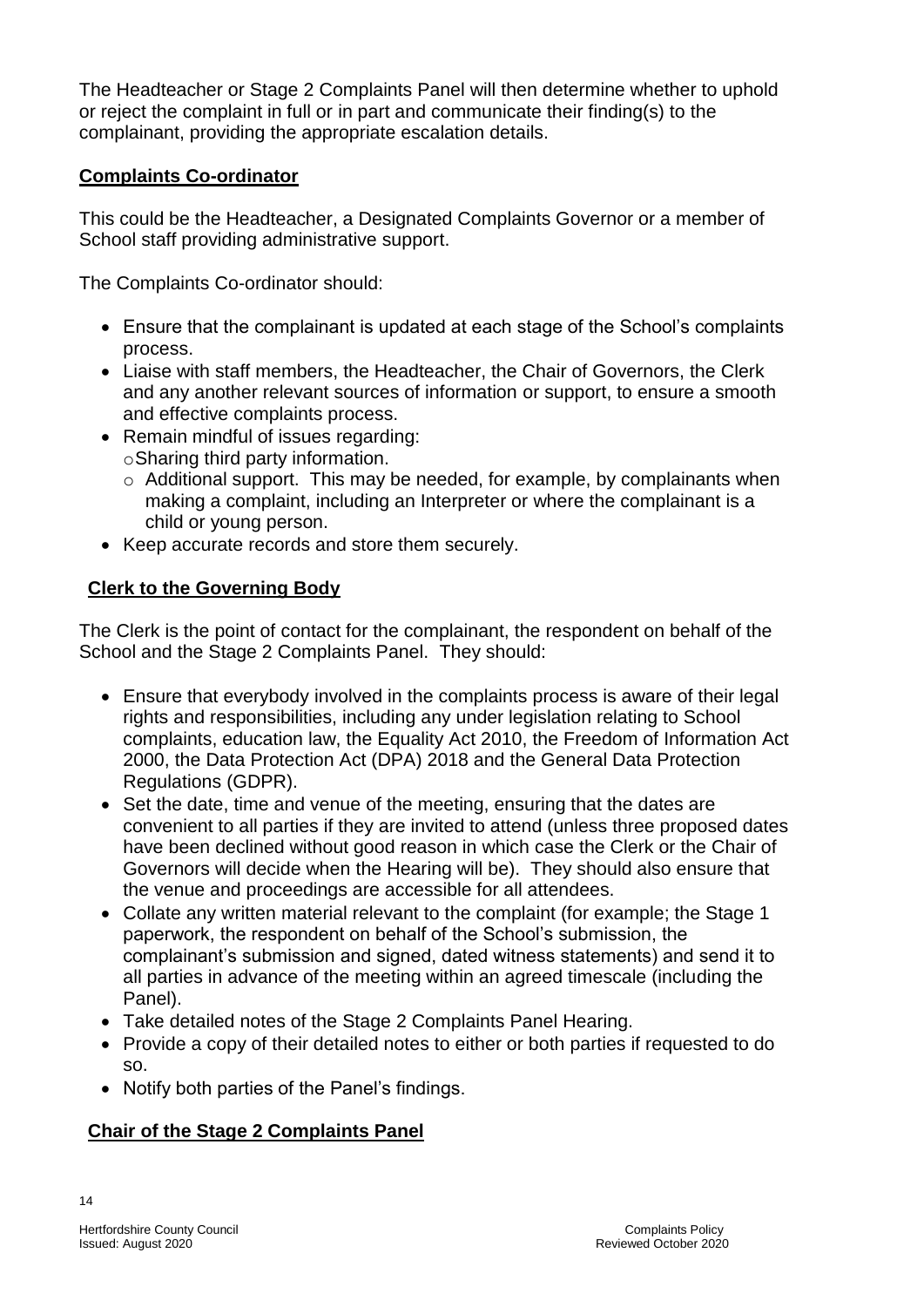The Chair of the Stage 2 Complaints Panel will be appointed in advance of the Hearing and should ensure that:

- Both parties are asked (via the Clerk) to provide any additional information relating to the complaint by a specified date in advance of the Hearing.
- The Hearing is conducted fairly and impartially, is not adversarial, and that, if all parties are invited to attend, everyone is treated with respect and courtesy.
- Complainants who may not be used to attending such Hearings are put at ease insofar as possible. This is particularly important if the complainant is a child or young person.
- The remit of the Complaints Panel is explained to both parties.
- Written material is seen by everyone in attendance, provided it does not breach confidentiality or any individual's rights to privacy under the DPA 2018 or GDPR.
- If a new issue arises, it would be useful to give everyone the opportunity to consider it and comment upon it. This may require an adjournment of the Hearing. New issues would need to be passed back for consideration at Stage 1 first.
- Both the complainant and the respondent on behalf of the School are given the opportunity to put forward their case and seek clarity, either through written submissions ahead of the Hearing or verbally in the Hearing itself.
- No cross questioning is permitted. All questioning is conducted by the Panel.
- The issues are addressed.
- Key findings of fact are made.
- The Panel is open-minded and acts independently.
- No member of the Panel has an external interest in the outcome of the proceedings or has had any involvement at an earlier stage of the complaints process.
- The Clerk takes detailed notes of the Hearing.
- They liaise with the Clerk whenever the need arises (and the Complaints Coordinator, if the School has one).

# **Stage 2 Complaints Panel Member**

Stage 2 Complaints Panel Members should remain mindful that:

- The Hearing must be independent and impartial and should be seen to be so.
- No Governor may sit on the Panel if they have had prior involvement in the complaint or in the circumstances surrounding it.
- The aim of the Hearing should be to try and resolve the complaint and achieve reconciliation between the School and the complainant wherever possible.
- The complainant may not be satisfied with the outcome if the Panel does not find in their favour. It may only be possible to establish the facts and make recommendations.
- Many complainants will feel nervous in a formal setting such as this.
- Parents and carers often feel emotional when discussing issues that affect their children.
- Extra care needs to be taken if the complainant is a child or young person and they are present during all or part of the Hearing.
- Careful consideration of the atmosphere and proceedings should be given to ensure that a child or young person does not feel intimidated.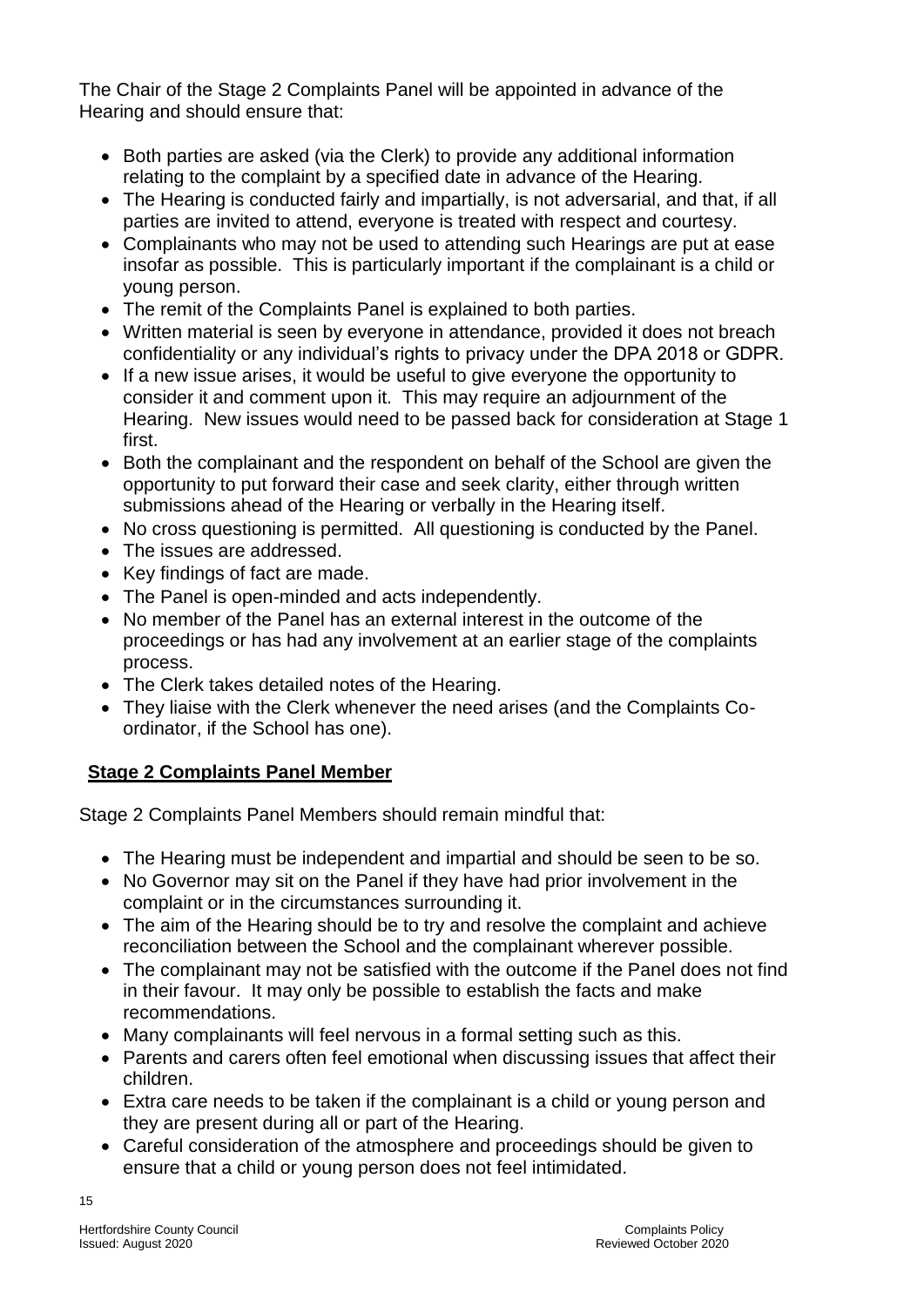- The Panel should respect the views of a child or young person and give them equal consideration to those of adults.
- If a child or young person is the complainant, the Panel should ask them in advance if any support is needed to help them present their complaint.
- Where a child or young person's parent or carer is the complainant, the Panel should give them the opportunity to say which parts of the meeting, if any, the child or young person would like to be present for.
- The complainant should be advised that it may not be agreed for a child or young person to attend a Hearing if the Panel considers that it is not in the child or young person's best interests.
- The welfare and best interests of the child or young person should remain at the forefront at all times.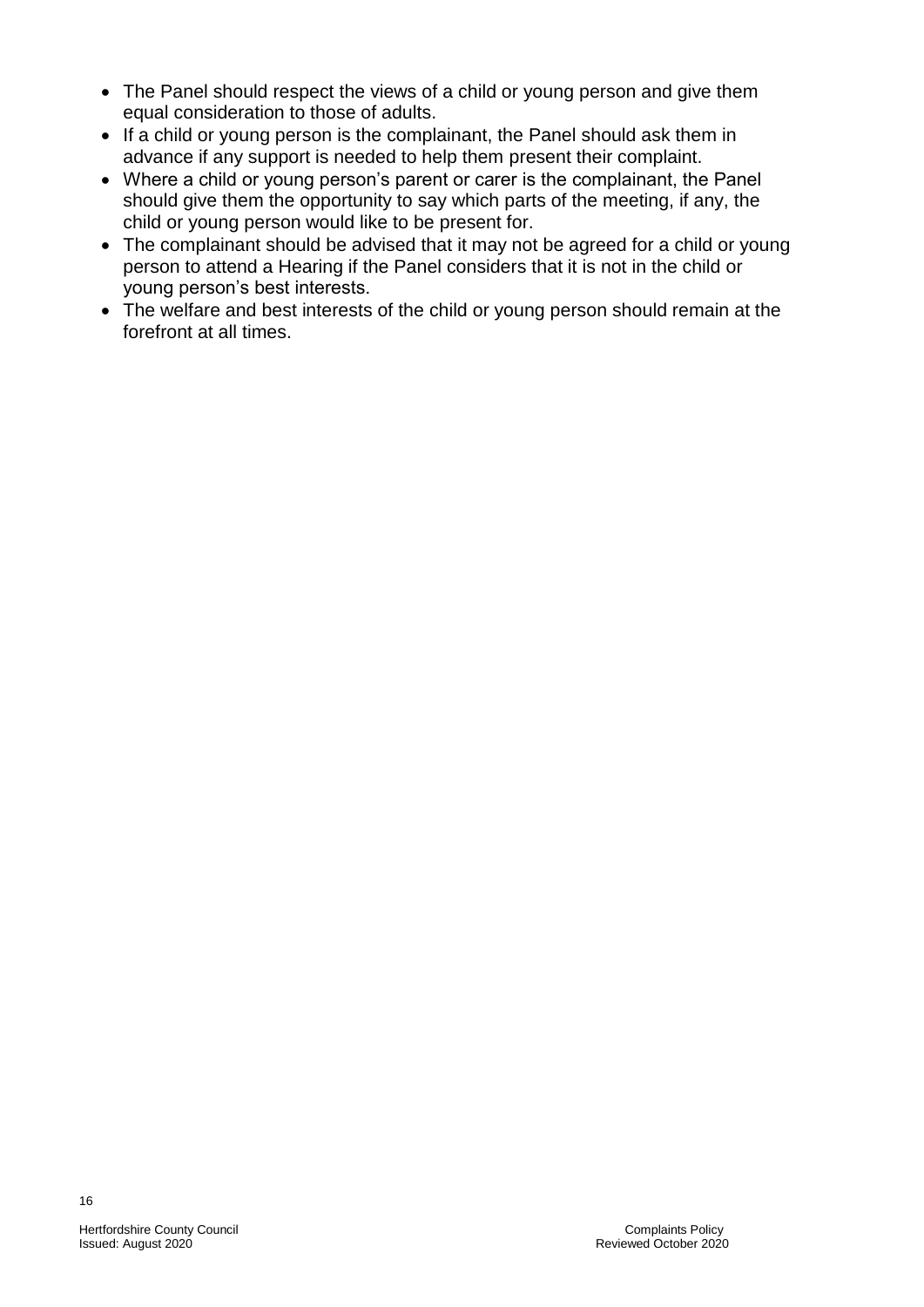## Appendix 2

# **Formal Complaint Form**

| Name:                                                                          |                |  |  |  |
|--------------------------------------------------------------------------------|----------------|--|--|--|
| <b>Address:</b>                                                                |                |  |  |  |
| Postcode:                                                                      |                |  |  |  |
| <b>Email address:</b>                                                          |                |  |  |  |
| <b>Telephone No:</b>                                                           | Day:           |  |  |  |
|                                                                                | Evening:       |  |  |  |
|                                                                                | <b>Mobile:</b> |  |  |  |
| What is the nature of your complaint? (Please use additional sheets if needed) |                |  |  |  |
|                                                                                |                |  |  |  |
|                                                                                |                |  |  |  |
|                                                                                |                |  |  |  |
|                                                                                |                |  |  |  |
|                                                                                |                |  |  |  |
|                                                                                |                |  |  |  |
|                                                                                |                |  |  |  |
|                                                                                |                |  |  |  |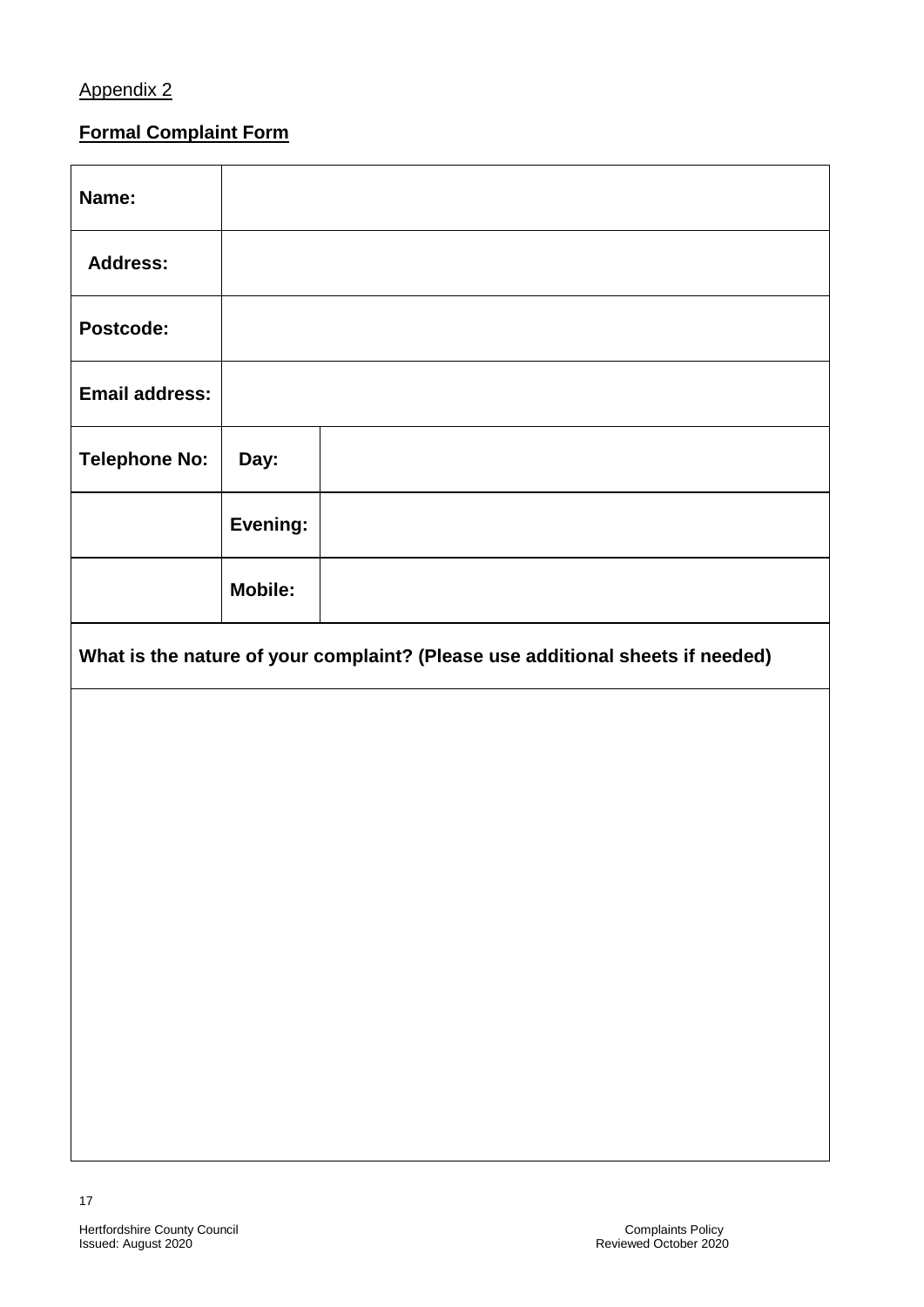| Have you raised your issue(s) with<br>your child's Class Teacher at the<br>informal stage? If so, when did you<br>do this? | Yes (inc. date) | <b>No</b> |  |  |
|----------------------------------------------------------------------------------------------------------------------------|-----------------|-----------|--|--|
| Have you complained to the<br><b>Headteacher at Stage 1?</b>                                                               | Yes (inc. date) | <b>No</b> |  |  |
| What happened when you complained to the Headteacher?                                                                      |                 |           |  |  |
|                                                                                                                            |                 |           |  |  |
|                                                                                                                            |                 |           |  |  |
|                                                                                                                            |                 |           |  |  |
|                                                                                                                            |                 |           |  |  |
| What are your desired outcomes?                                                                                            |                 |           |  |  |
|                                                                                                                            |                 |           |  |  |
|                                                                                                                            |                 |           |  |  |
|                                                                                                                            |                 |           |  |  |
|                                                                                                                            |                 |           |  |  |
| Signed:                                                                                                                    |                 |           |  |  |
| Date:                                                                                                                      |                 |           |  |  |

Please return your completed complaint form to the School Office either by email at **[admin@central.herts.sch.uk](mailto:admin@central.herts.sch.uk)** or in hard copy format and it will be passed to the Headteacher or Chair of Governors, depending on what stage the complaint is at and what it is regarding.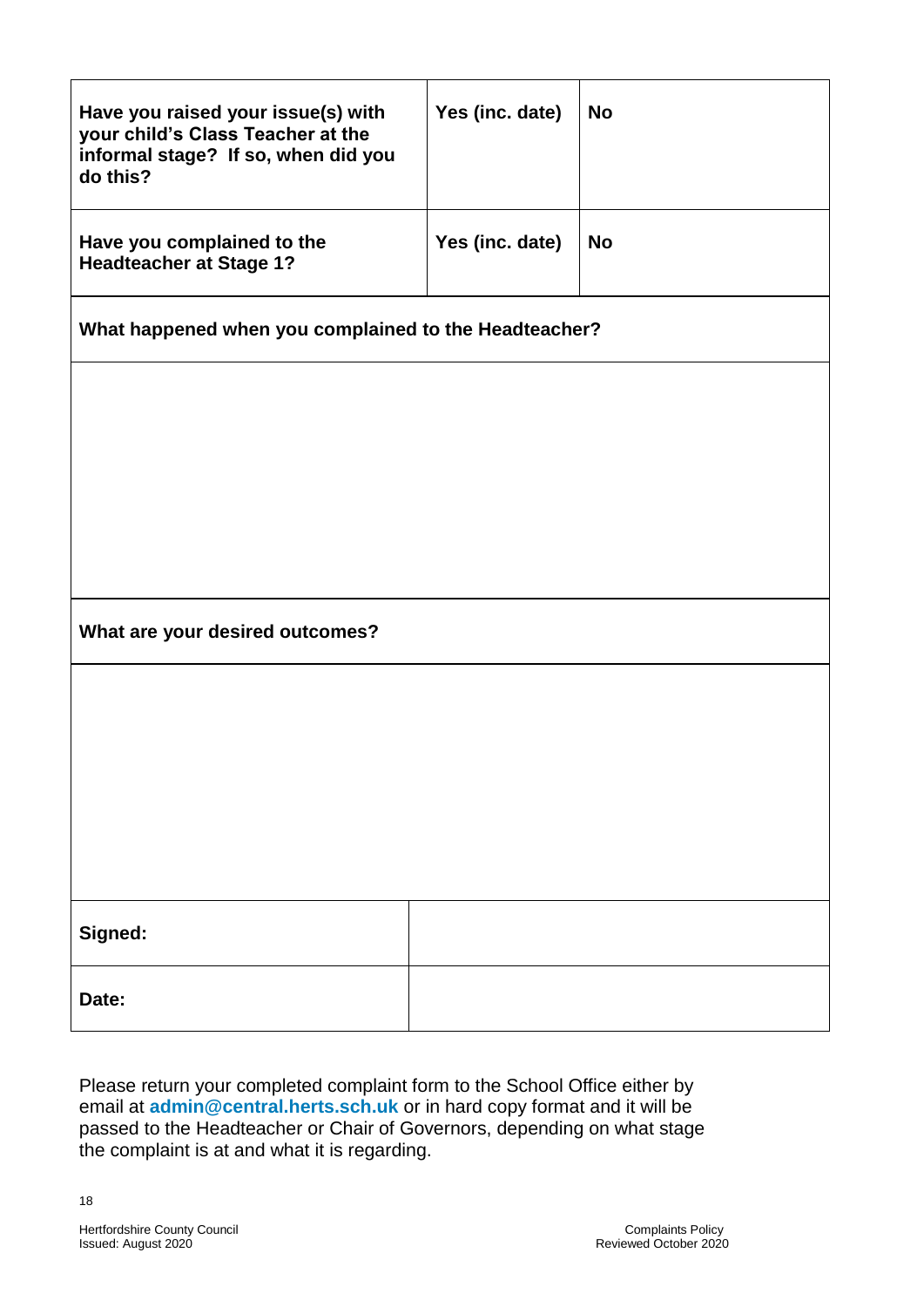# **Central Primary School**

#### **Policy and Procedure for Managing Persistent and Vexatious Behaviour and Complaints**

Central Primary School is committed to dealing with all complaints fairly and impartially and in accordance with the complaints policy and procedure that the Governing Body has adopted.

The School will not normally limit the amount of contact that parents, carers or complainants have with us; however, the School does not expect its staff to tolerate unreasonable behaviour and we will take decisive action to protect staff from such behaviour, including any that the School deems to be abusive, offensive or threatening.

Central Primary School defines unreasonable behaviour as that which affects the smooth and efficient running of the School on a daily basis, or that which hinders the School's consideration of complaints because of the frequency or nature of the complainant's contact with the School, such as, if the complainant:

- Refuses to articulate their complaint or specify the grounds of a complaint or the outcomes sought by raising the complaint, despite offers of assistance.
- Refuses to co-operate with the complaints process at any stage.
- Refuses to accept that certain issues are not within the scope of the complaints process.
- Insists on the complaint being dealt with in ways which are incompatible with the complaints process or with good practice, or only in a way that suits themselves.
- Introduces trivial or irrelevant information that they expect to be taken into account and commented upon.
- Raises detailed but unimportant questions and insists they are answered fully, often immediately and to their own timescales.
- Makes unfounded complaints about staff who are trying to deal with the issues and seeks to have them replaced.
- Seeks to change the basis of some or all of the complaint as the complaints process proceeds.
- Repeatedly makes the same complaint(s) (despite previous investigations or responses concluding that the complaint is unfounded or has been fully addressed).
- Refuses to accept the outcome of the complaints process despite the fact that the process has been exhausted and correctly implemented, including signposting the complainant to the Department for Education (DFE).
- Seeks an unrealistic outcome.
- Makes excessive demands on School time by way of frequent, lengthy, complicated and stressful contact(s) with staff regarding the complaint, in person, in writing, by email and by telephone whilst the complaint is being dealt with.
- Uses threats to intimidate.
- Uses abusive, offensive or discriminatory language or violence.
- Makes and breaks contact with the School on an ongoing basis with varying time delays in between.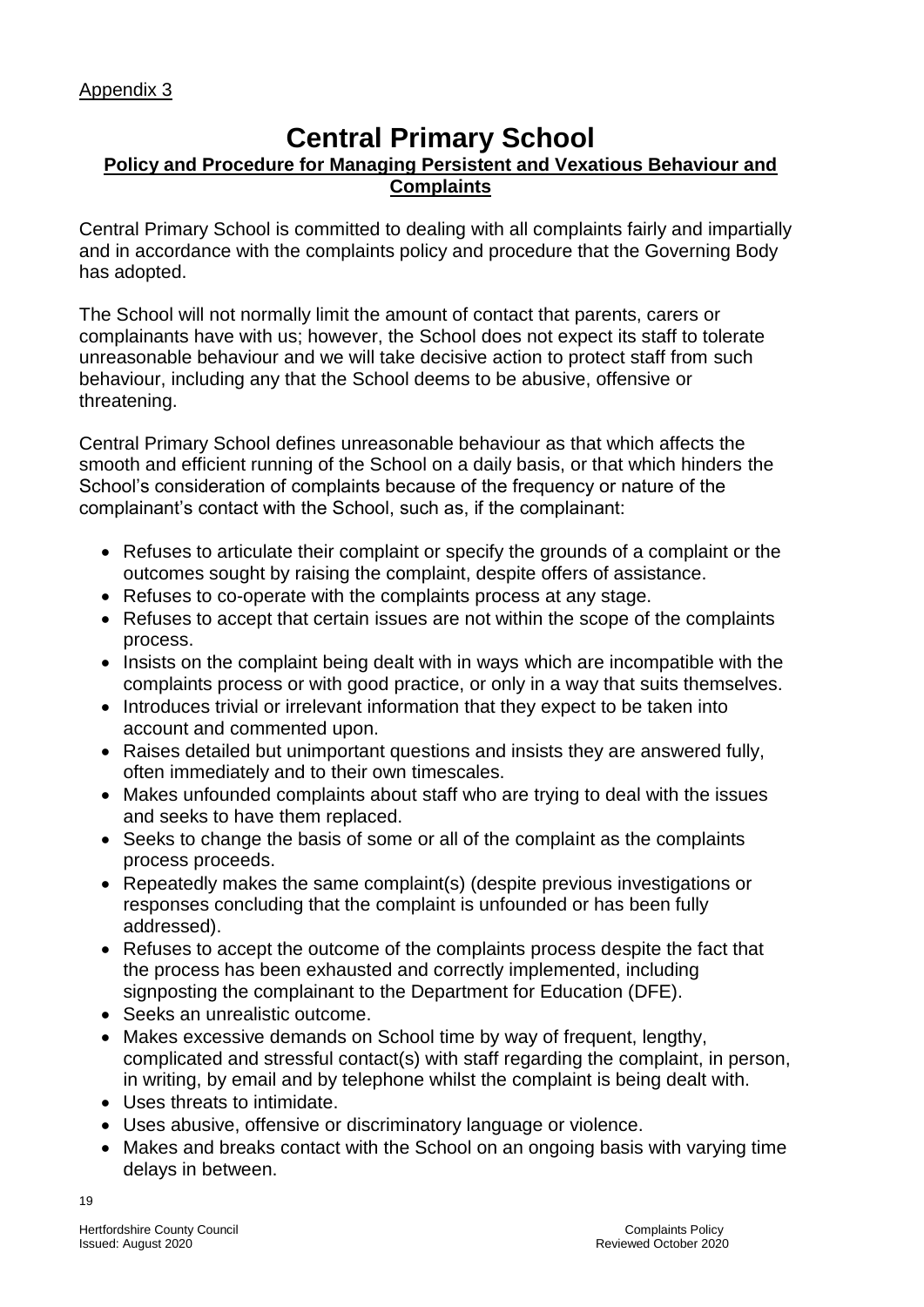- Knowingly provides false information.
- Persistently approaches various individuals at the School, as well as the Local Authority, Ofsted and the Department for Education, etc, through different routes about the same issue(s) in the hope of eliciting different responses.
- Publishes what the School deems to be inappropriate or unacceptable information on social media or other platforms.

Complainants should try to limit their communication with the School where it relates to their complaint, whilst the complaint is being progressed through the complaints process. It is unhelpful and unnecessary if repeated correspondence is sent (either by letter, phone, email or text), as it could delay the outcome(s) being finalised.

Wherever possible, the Headteacher or Chair of Governors will discuss any concerns with the Complainant/Parent/Carer about their behaviour informally before deciding to invoke this policy and procedure for managing persistent and vexatious behaviour and complaints.

If any unreasonable behaviour continues after the Headteacher or Chair of Governors has spoken informally with the Complainant/Parent/Carer, the Headteacher will write to them. The Headteacher will confirm that the School deems their behaviour to be persistent and/or vexatious and will ask them to stop behaving in this way.

Wherever Complainants/Parents/Carers continue to contact Central Primary School excessively, causing a significant level of disruption, the School will consider whether to impose some or all of the following communication restrictions and confirm this in writing accordingly:

- Requesting that contact only takes place in a particular form (e.g. letters only).
- Requiring contact to take place with a designated member of Staff (e.g. the Headteacher).
- Restricting telephone calls to specified days and times.
- Asking the complainant to enter into an agreement about their future contact with the School.
- Informing the complainant that if they do not follow this advice (as stated above), any further communication/correspondence that does not present significant new matters or new information will only be kept on file and will not be acknowledged or responded to.
- If the complainant tries to re-open an issue that has already been considered through the complaints process, the Chair of Governors will inform them in writing that the process has been exhausted, that the matter is now closed, and that the School will not enter into any further correspondence about it.

The decision of the Headteacher or Chair of Governors to invoke this policy and procedure (and any communication restrictions imposed as a result) is final and cannot be challenged or overturned through the School's complaints process. This is because the decision will be reviewed by the Headteacher or Chair of Governors after six months. If the Complainant/Parent/Carer's behaviour has remained the same or worsened, the Headteacher or Chair of Governors reserves the right to extend the communication restrictions for a further six months each time they review the situation. If the Complainant/Parent/Carer's behaviour has improved to a level that the School deems acceptable, then communication restrictions will be lifted on the proviso that